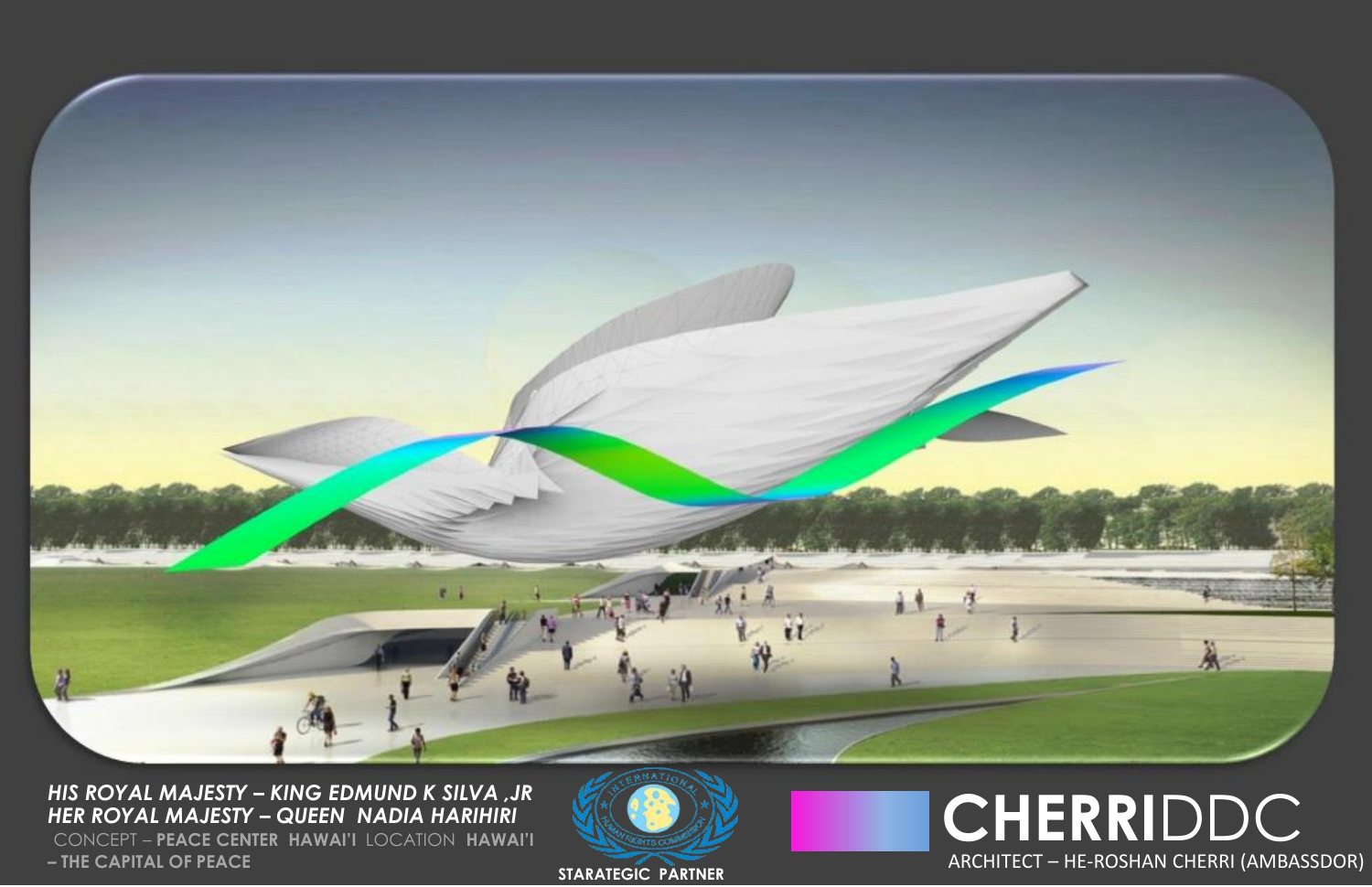

## **UNIVERSAL LANGUAGE OF PEACE**

Universal language of peace The whole idea of peace needs to be a universal language , we felt dove would be the right symbol for us to move forward as a concept . The dove is a bird of peace, eating seeds, easily trained to eat out of the hand or to become domesticated. Beginning with the Egyptians, the dove was as symbol of quiet innocence. The Chinese felt the dove was a symbol of peace and long life. to early Greeks and Romans, doves represented love and devotion, and care for a family. The dove was the sacred animal of Aphrodite and Venus, the goddesses of love. The dove also symbolized the peaceful soul for many cultures. The Bible continued this symbolism, often referring to the dove as an animal representing love, loyalty, fidelity and honesty. The dove is entrusted with the olive branch when Noah hopes to find a new home for himself and his flock. Dove absolutely fits with the central theme of peace among all cultures and races who would visit hawai and learn the concept of ALOHA.

*HIS ROYAL MAJESTY – KING EDMUND K SILVA ,JR HER ROYAL MAJESTY – QUEEN NADIA HARIHIRI* CONCEPT – **PEACE CENTER HAWAI'I** LOCATION **HAWAI'I – THE CAPITAL OF PEACE**



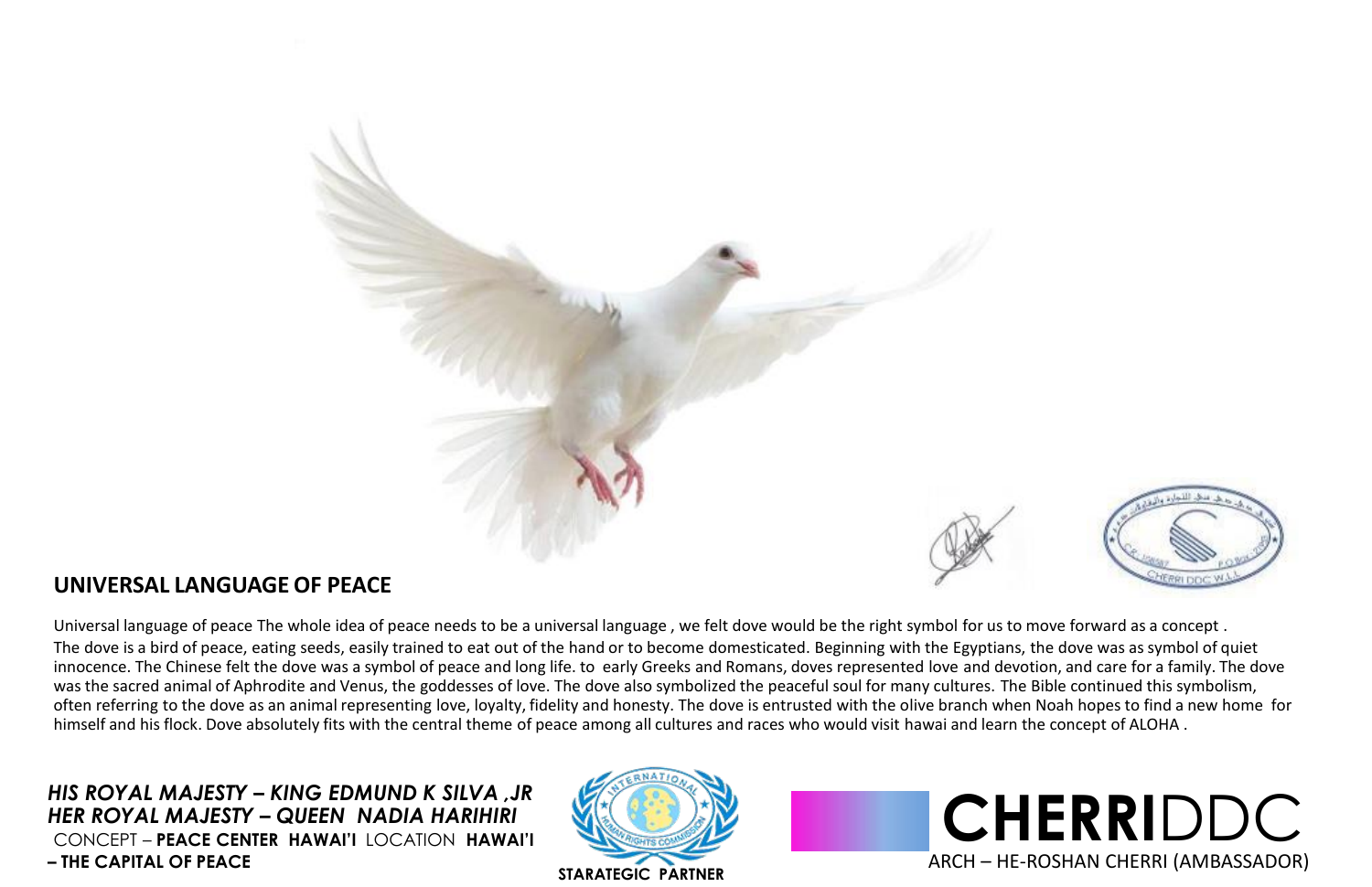The diplomatic meeting areas and the conference rooms would be 3 levels in Which the rooms would be in between water fall with country flags as a feature and serene landscape garden which becomes a spill out after meetings through which the waterfall flows through a pool with garden in every floor which keeps going to other levels

When a meeting happens literally the meeting floors are floating right surrounded by waterfalls with gushing water sounds . This psychologically brings a lot of peace in the People I call it the islands which are set like Hawaii in between the wings which each floor would be floating set between the waterfalls. We are also finding a way where each floor could actually move in while as a lift moves . On the top of the wing would be a party area looking over the beautiful scenery and which brings dignitaries to a roof top for a time of relaxing and lounging for VIP guests .

The water which flows through the floors ultimately touches each floor which signifies the principalities like kings, rulers and common man which ultimately reaches the ground on which the dove - peace center rest on . It's sign of working out peace which is a by product of people on different levels working together



*HIS ROYAL MAJESTY – KING EDMUND K SILVA ,JR HER ROYAL MAJESTY – QUEEN NADIA HARIHIRI* CONCEPT – **PEACE CENTER HAWAI'I** LOCATION **HAWAI'I – THE CAPITAL OF PEACE**



**CHERRI** DDC ARCHITECT – HE-ROSHAN CHERRI (AMBASSADOR)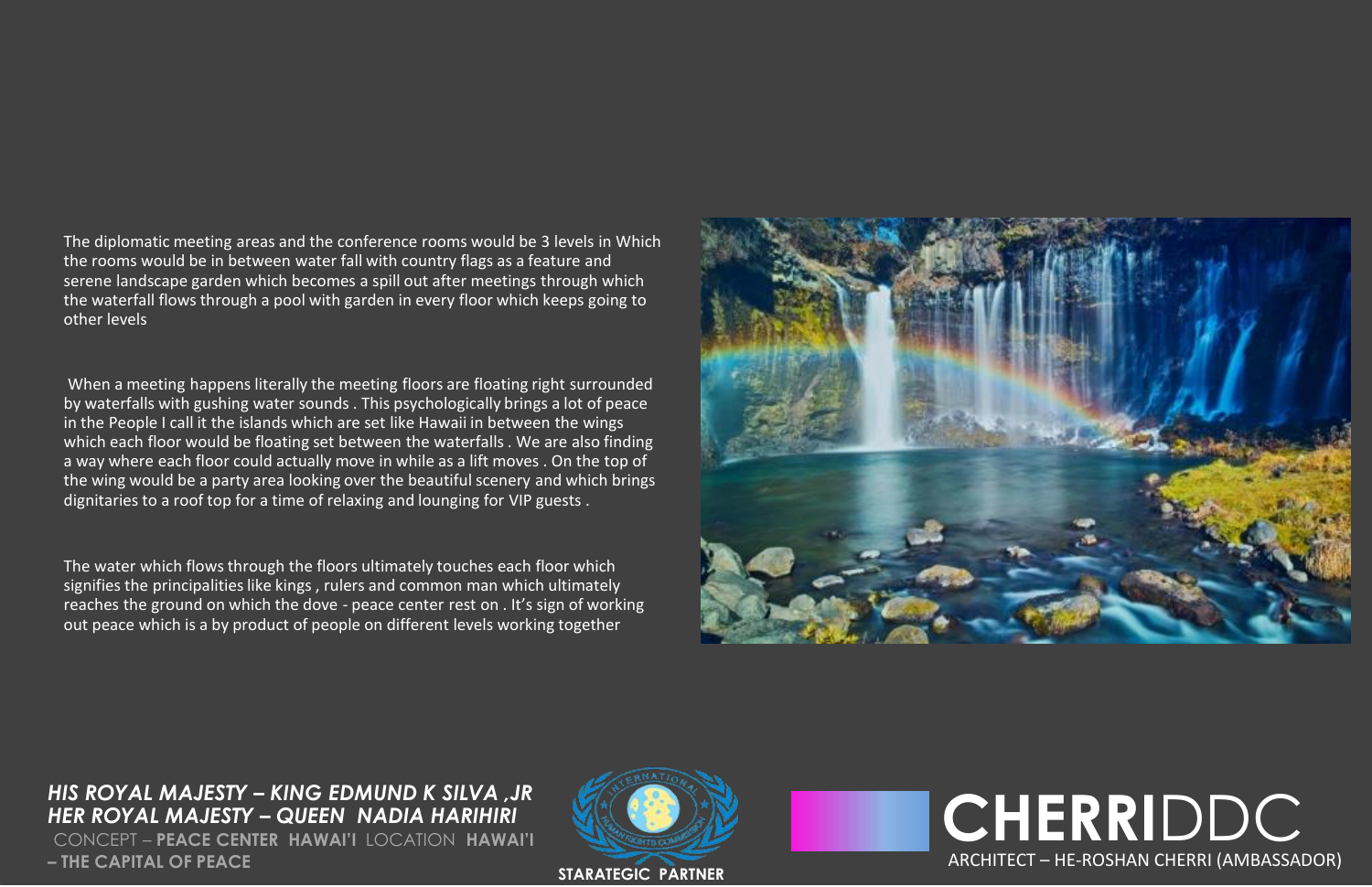# **CONCEPT – PEACE CENTER HAWAI'I LOCATION HAWAI'I – THE CAPITAL OF PEACE**

Sustainability and beyond Sustainability building would producing energy by solar and the waterfalls , tidal waves . This building would ideally transform into an engine producing energy from the waterfalls and gravity systems along with solar panels on outside of the wings which are glass . So people inside event space and also office spaces on other times . The water signifies peace and serenity This becomes a water feature from far where the concept is to work together through all levels thereby creating a visual element of peace for the world .

Ancillary buildings All other ancillary facilities would be housing healing and love 1.1 pearl shaped which are healing rooms and rejuvenating centres.

#### **OUR VISION**

Our vision - short concept We have envisioned a dove on a pool bed of water which is the most peaceful carrying the olive branch from far which is the goal . Peace is Rather an outworking of decisions , trust , live and faith in different levels of the world .

Components of building Ideally we have created 4 levels which are the following

**Commoners hall Ministers of the world Kings of the world - the royalties The key decision makers, movers and shakers**

Water sign of peace flows through the following levels intimately creating the aloha peaceful energy

Our concept of the dove actually has the wings which is of a protection of the almighty god . The building takes its shape in between the wings of the dove and the floors , chamber , restaurants , where actually the floors are in between a huge waterfall which rises all the way from the height of

*HIS ROYAL MAJESTY – KING EDMUND K SILVA ,JR HER ROYAL MAJESTY – QUEEN NADIA HARIHIRI* CONCEPT – **PEACE CENTER HAWAI'I** LOCATION **HAWAI'I – THE CAPITAL OF PEACE**





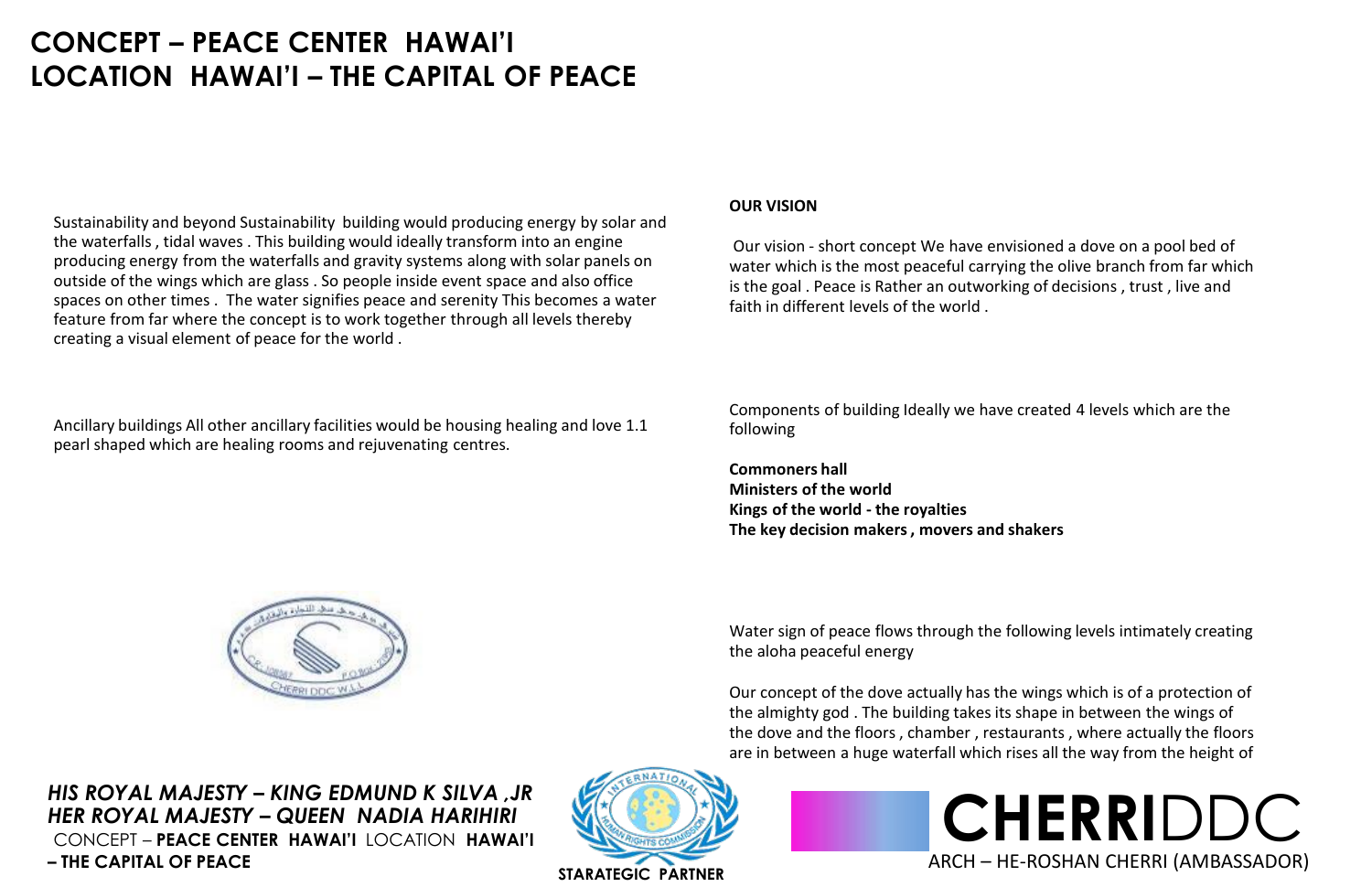

*HIS ROYAL MAJESTY – KING EDMUND K SILVA ,JR HER ROYAL MAJESTY – QUEEN NADIA HARIHIRI* CONCEPT – **PEACE CENTER HAWAI'I** LOCATION **HAWAI'I – THE CAPITAL OF PEACE**



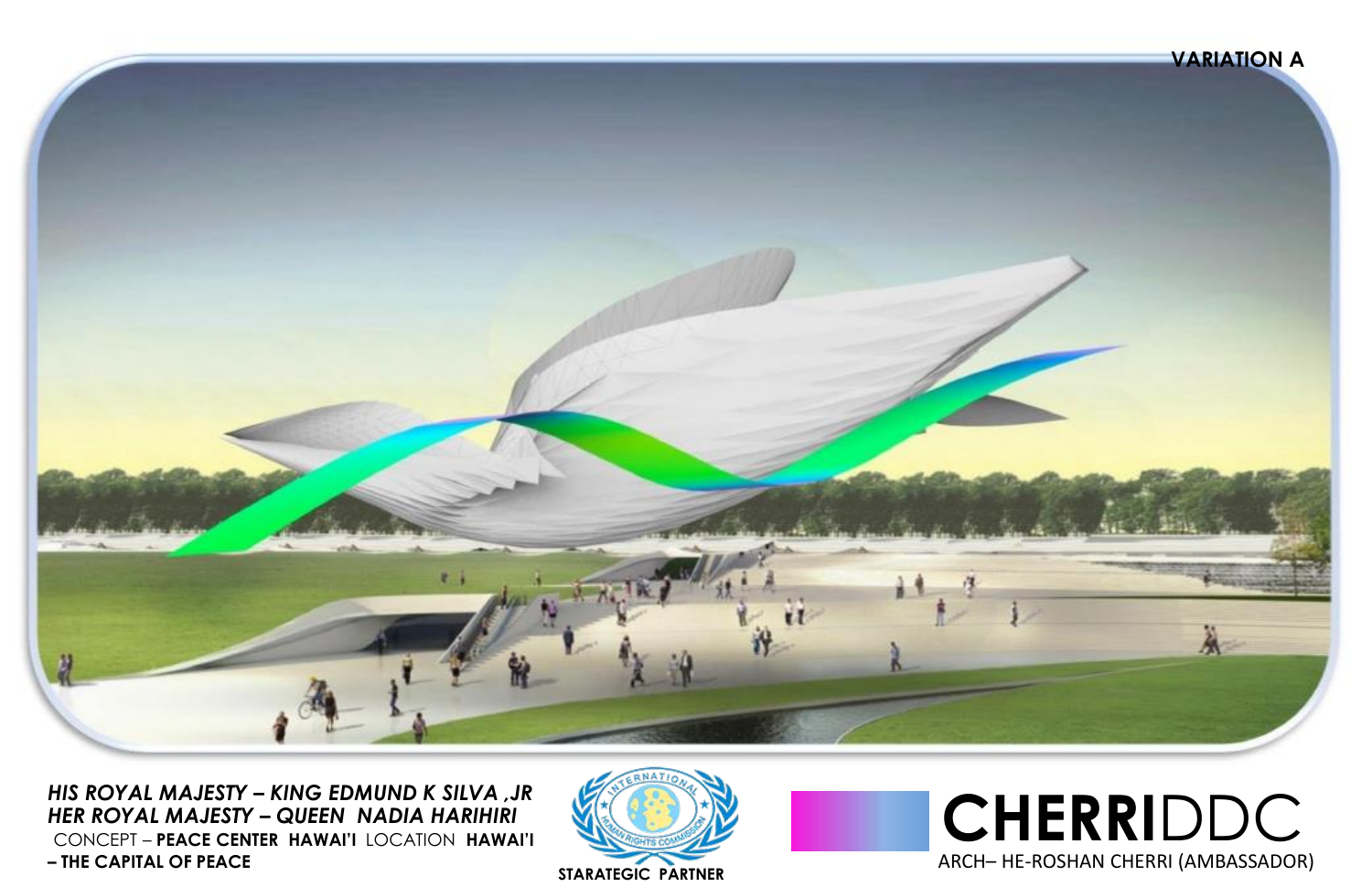### **VARIATION B**



*HIS ROYAL MAJESTY – KING EDMUND K SILVA ,JR HER ROYAL MAJESTY – QUEEN NADIA HARIHIRI* CONCEPT – **PEACE CENTER HAWAI'I** LOCATION **HAWAI'I – THE CAPITAL OF PEACE**



**CHERRI**DDC ARCH– HE-ROSHAN CHERRI (AMBASSADOR) **STARATEGIC PARTNER**